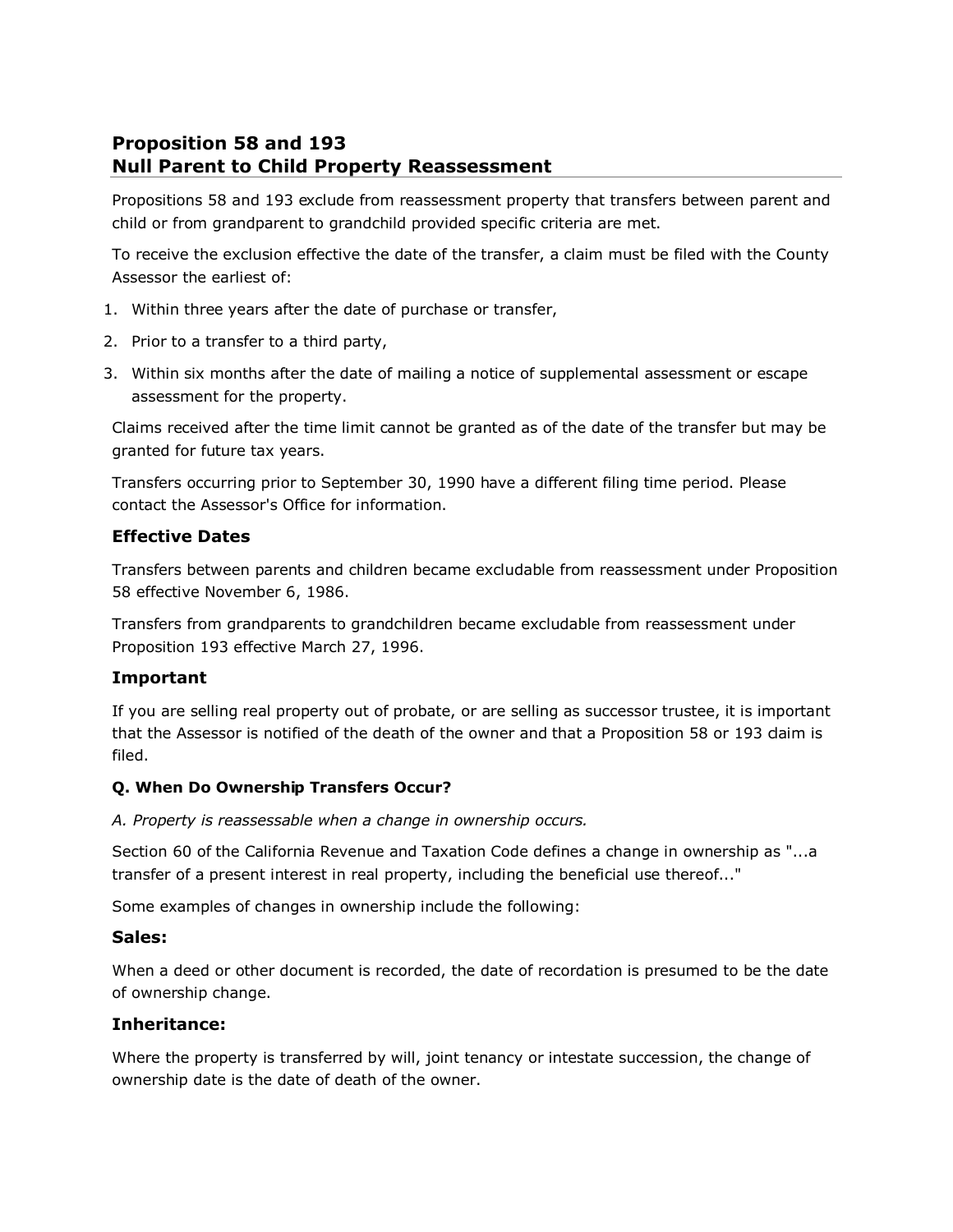### **Trusts:**

- **Revocable Trust**. The change in ownership date is the date the trust becomes irrevocable, generally the date of death of the trustor.
- **Irrevocable Trust**. The change in ownership date is the date property is placed in the trust.

### **Not Included:**

The transfer of ownership to or from a legal entity (e.g., partnerships and corporations) is not eligible for exclusion under Proposition 58 and 193.

Transfers of ownership interests in legal entities (e.g., shares of stock or capital) are also not eligible for exclusion.

### **Eligible Property**

### **Principal Residence**

A claim may be filed on the purchase or transfer of real property that is the principal residence of an eligible transferor. To be considered a principal residence, there must be a homeowner's exemption or a disabled veteran's residence exemption granted in the name of the eligible transferor. There is no limit to the number of transfers of principal residences, but each principal residence must qualify as such. The residence need not become the principal residence of the transferee(s).

#### **Other Property**

A claim may also be filed on the purchase or transfer of the first one million dollars (\$1,000,000) of assessed value of all other real property of an eligible transferor. The value is the Proposition 13 value, including the full value of any new construction in progress, determined as of the date immediately prior to the date of a purchase by or transfer to an eligible transferee. Basically, this is the taxable value on the assessment roll.

### **Q. Who Are Considered Children?**

*A. Considered Children Are:*

- *1. Any child born of the parent(s)*
- *2. Any stepchild of the parent(s) and the spouse of that stepchild while the relationship of stepparent and stepchild exists. The relationship exists until the marriage on which the relationship is based is terminated by divorce or, if the relationship is terminated by death, until the remarriage of the surviving stepparent.*
- *3. Any son-in-law or daughter-in-law of the parent(s). The relationship of parent and son-in-law or daughter-in-law exists until the marriage on which the relationship is based is terminated by divorce or, if the relationship is terminated by death, until the remarriage of the surviving son-in-law or daughter-in-law.*
- *4. Any statutorily adopted child who was adopted before the age of 18.*

### **Q. Who Are Considered Grandchildren?**